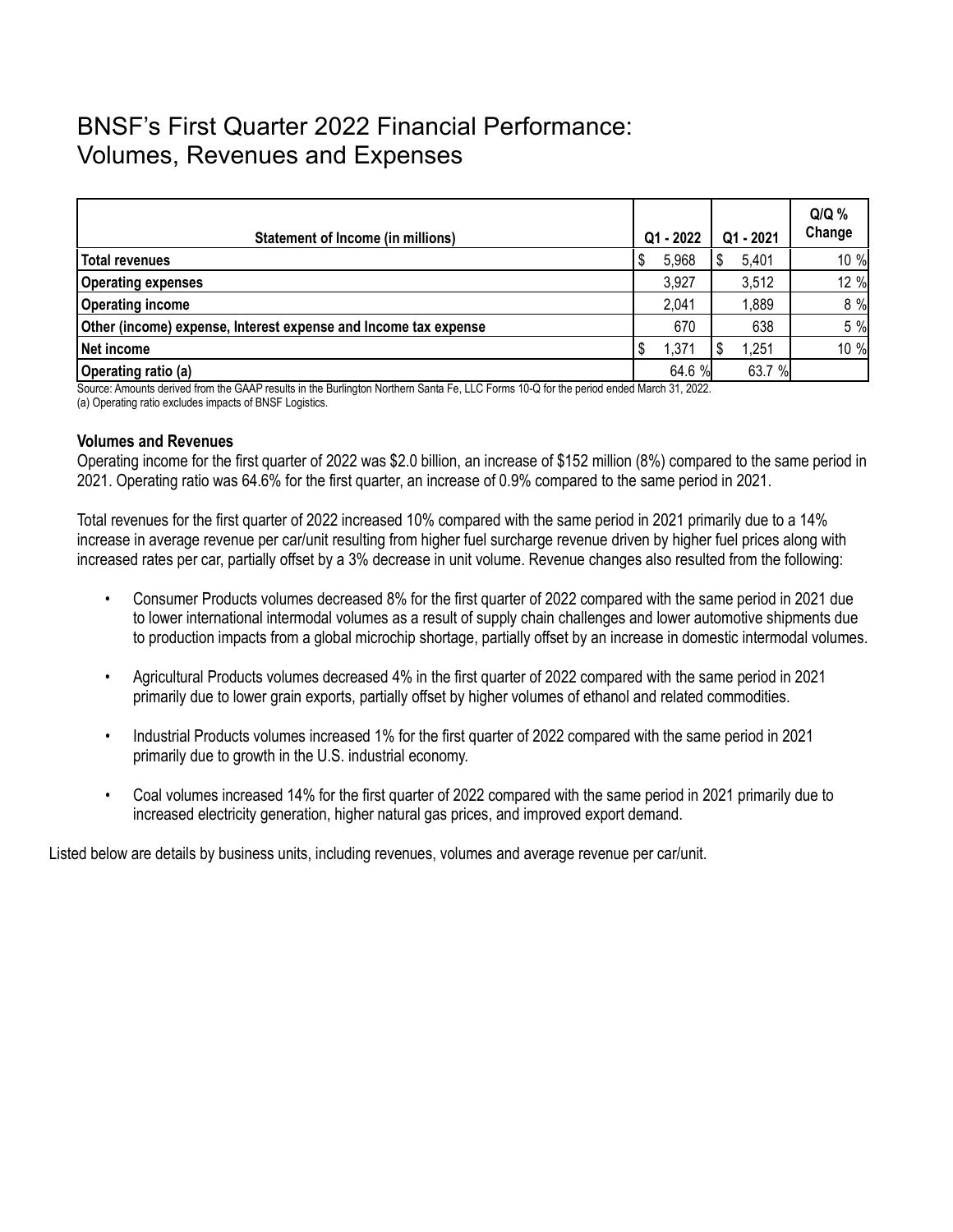| <b>Business Unit</b>               |                           | Q1 - 2022 |            |       |      | Q1 - 2021 | Q/Q %<br>Change |
|------------------------------------|---------------------------|-----------|------------|-------|------|-----------|-----------------|
| <b>Revenues (in millions)</b>      |                           |           |            |       |      |           |                 |
| <b>Consumer Products</b>           | $\sqrt[6]{\frac{1}{2}}$   | 2,084     | l\$        | 1,890 | 10 % |           |                 |
| <b>Agricultural Products</b>       |                           | 1,356     |            | 1,308 | 4 %  |           |                 |
| <b>Industrial Products</b>         |                           | 1,297     |            | 1,226 | 6 %  |           |                 |
| Coal                               |                           | 889       |            | 686   | 30 % |           |                 |
| <b>Total Freight Revenues</b>      | \$                        | 5,626     | \$         | 5,110 | 10 % |           |                 |
| Other Revenues                     |                           | 342       |            | 291   | 18 % |           |                 |
| <b>Total Operating Revenues</b>    | \$                        | 5,968     | l\$        | 5,401 | 10 % |           |                 |
| <b>Volumes (in thousands)</b>      |                           |           |            |       |      |           |                 |
| <b>Consumer Products</b>           |                           | 1,275     |            | 1,393 | (8)% |           |                 |
| <b>Agricultural Products</b>       |                           | 305       |            | 318   | (4)% |           |                 |
| <b>Industrial Products</b>         |                           | 404       |            | 399   | 1%   |           |                 |
| Coal                               |                           | 385       |            | 339   | 14 % |           |                 |
| <b>Total Volumes</b>               |                           | 2,369     |            | 2,449 | (3)% |           |                 |
| Average Revenue per Car/Unit       |                           |           |            |       |      |           |                 |
| <b>Consumer Products</b>           | $\boldsymbol{\mathsf{S}}$ | 1,635     | $\sqrt{3}$ | 1,357 | 20 % |           |                 |
| <b>Agricultural Products</b>       |                           | 4,446     |            | 4,113 | 8 %  |           |                 |
| <b>Industrial Products</b>         |                           | 3,210     |            | 3,073 | 4 %  |           |                 |
| Coal                               |                           | 2,309     |            | 2,024 | 14 % |           |                 |
| Total Freight Revenue per Car/Unit | \$                        | 2,375     | l\$        | 2,087 | 14 % |           |                 |

Source: Amounts derived from the GAAP results in the Burlington Northern Santa Fe, LLC Form 10-Q for the period ended March 31, 2022.

## **Expenses**

Operating expenses for the first quarter of 2022 increased 12% compared to 2021. A significant portion of the increase is due to the following factors:

- Compensation and benefits expense increased 5% in the first quarter of 2022 compared to the same period in 2021 primarily due to wage inflation, health and welfare costs, and lower productivity.
- Fuel expense increased 57% in the first quarter of 2022 compared to the same period in 2021 primarily due to higher average fuel prices. Locomotive fuel price per gallon increased at a similar rate in the first quarter of 2022 compared to the same period in 2021.
- Materials and other expense increased 8% in the first quarter of 2022 compared to the same period in 2021 primarily due to increased general inflation and higher casualty costs.
- There were no significant changes in purchased services, depreciation and amortization, equipment rents or interest expense.